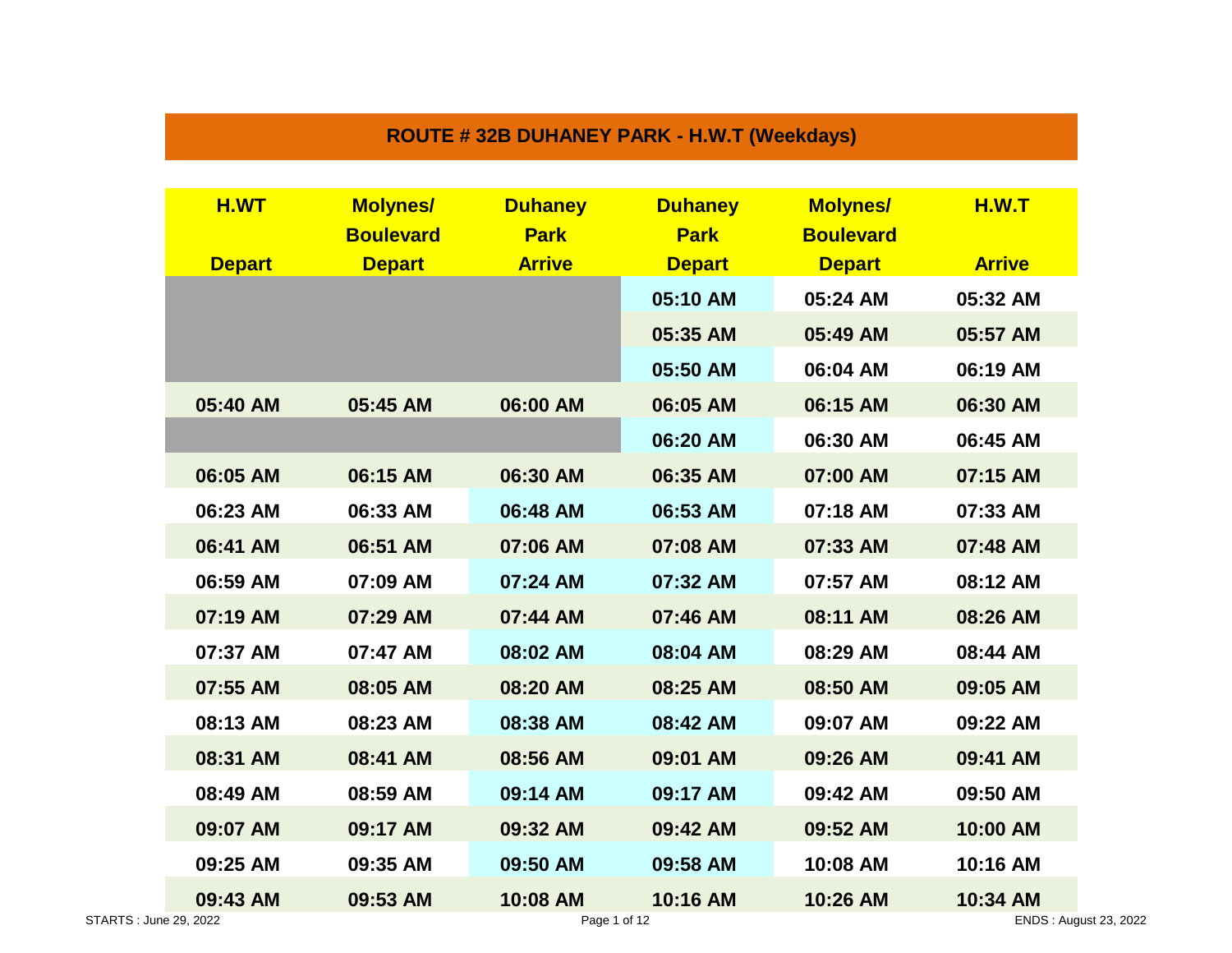| 09:58 AM | 10:08 AM | 10:23 AM | 10:27 AM | 10:37 AM | 10:45 AM |
|----------|----------|----------|----------|----------|----------|
| 10:05 AM | 10:15 AM | 10:30 AM | 10:34 AM | 10:44 AM | 10:52 AM |
| 10:13 AM | 10:23 AM | 10:38 AM | 10:43 AM | 10:53 AM | 11:01 AM |
| 10:28 AM | 10:38 AM | 10:53 AM | 10:55 AM | 11:05 AM | 11:13 AM |
| 10:43 AM | 10:53 AM | 11:08 AM | 11:13 AM | 11:23 AM | 11:31 AM |
| 10:56 AM | 11:06 AM | 11:21 AM | 11:26 AM | 11:36 AM | 11:44 AM |
| 11:02 AM | 11:12 AM | 11:27 AM | 11:32 AM | 11:42 AM | 11:50 AM |
| 11:09 AM | 11:19 AM | 11:34 AM | 11:37 AM | 11:47 AM | 11:55 AM |
| 11:22 AM | 11:32 AM | 11:47 AM | 11:52 AM | 12:02 PM | 12:10 PM |
| 11:35 AM | 11:45 AM | 12:00 PM | 12:05 PM | 12:15 PM | 12:23 PM |
| 11:48 AM | 11:58 AM | 12:13 PM | 12:18 PM | 12:28 PM | 12:36 PM |
| 11:54 AM | 12:04 PM | 12:19 PM | 12:24 PM | 12:34 PM | 12:42 PM |
| 12:01 PM | 12:09 PM | 12:24 PM | 12:29 PM | 12:39 PM | 12:47 PM |
| 12:14 PM | 12:22 PM | 12:37 PM | 12:42 PM | 12:52 PM | 01:00 PM |
| 12:27 PM | 12:35 PM | 12:50 PM | 12:55 PM | 01:05 PM | 01:13 PM |
| 12:40 PM | 12:48 PM | 01:03 PM | 01:08 PM | 01:18 PM | 01:26 PM |
| 12:46 PM | 12:54 PM | 01:09 PM | 01:14 PM | 01:24 PM | 01:32 PM |
| 12:53 PM | 01:01 PM | 01:16 PM | 01:21 PM | 01:31 PM | 01:39 PM |
| 01:06 PM | 01:14 PM | 01:29 PM | 01:34 PM | 01:44 PM | 01:52 PM |
| 01:19 PM | 01:27 PM | 01:42 PM | 01:47 PM | 01:57 PM | 02:05 PM |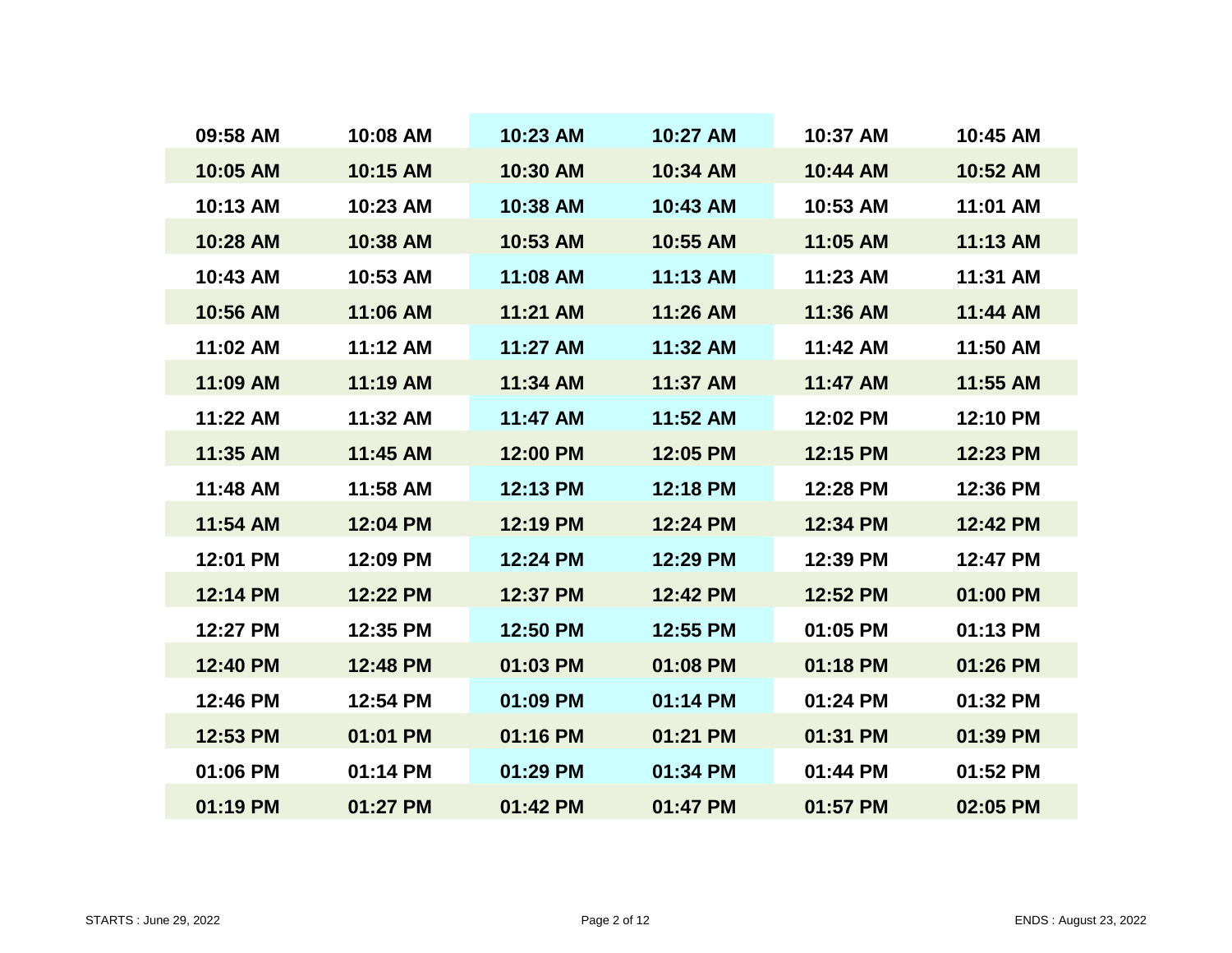| 01:32 PM | 01:40 PM | 01:55 PM | 02:00 PM | 02:10 PM | 02:18 PM |
|----------|----------|----------|----------|----------|----------|
| 01:38 PM | 01:46 PM | 02:01 PM | 02:06 PM | 02:16 PM | 02:24 PM |
| 01:45 PM | 01:53 PM | 02:08 PM | 02:13 PM | 02:23 PM | 02:31 PM |
| 01:58 PM | 02:06 PM | 02:21 PM | 02:26 PM | 02:36 PM | 02:44 PM |
| 02:11 PM | 02:19 PM | 02:34 PM | 02:39 PM | 02:49 PM | 02:57 PM |
| 02:24 PM | 02:32 PM | 02:47 PM | 02:52 PM | 03:02 PM | 03:10 PM |
| 02:37 PM | 02:45 PM | 03:00 PM | 03:05 PM | 03:15 PM | 03:23 PM |
| 02:50 PM | 02:58 PM | 03:13 PM | 03:18 PM | 03:28 PM | 03:36 PM |
| 03:03 PM | 03:11 PM | 03:26 PM | 03:31 PM | 03:41 PM | 03:49 PM |
| 03:16 PM | 03:24 PM | 03:39 PM | 03:44 PM | 03:54 PM | 04:02 PM |
| 03:29 PM | 03:37 PM | 03:52 PM | 03:57 PM | 04:07 PM | 04:22 PM |
| 03:44 PM | 03:52 PM | 04:07 PM | 04:12 PM | 04:32 PM | 04:47 PM |
| 03:59 PM | 04:07 PM | 04:22 PM | 04:27 PM | 04:47 PM | 05:02 PM |
| 04:14 PM | 04:24 PM | 04:39 PM | 04:44 PM | 05:04 PM | 05:19 PM |
| 04:29 PM | 04:39 PM | 04:54 PM | 04:59 PM | 05:19 PM | 05:34 PM |
| 04:49 PM | 04:59 PM | 05:14 PM | 05:19 PM | 05:39 PM | 05:54 PM |
| 05:07 PM | 05:17 PM | 05:32 PM | 05:37 PM | 05:57 PM | 06:12 PM |
| 05:25 PM | 05:35 PM | 05:50 PM | 05:55 PM | 06:15 PM | 06:25 PM |
| 05:43 PM | 05:53 PM | 06:08 PM | 06:13 PM | 06:38 PM | 06:48 PM |
| 06:01 PM | 06:11 PM | 06:26 PM | 06:31 PM | 06:46 PM | 06:56 PM |
| 06:19 PM | 06:29 PM | 06:44 PM | 06:46 PM | 07:11 PM | 07:21 PM |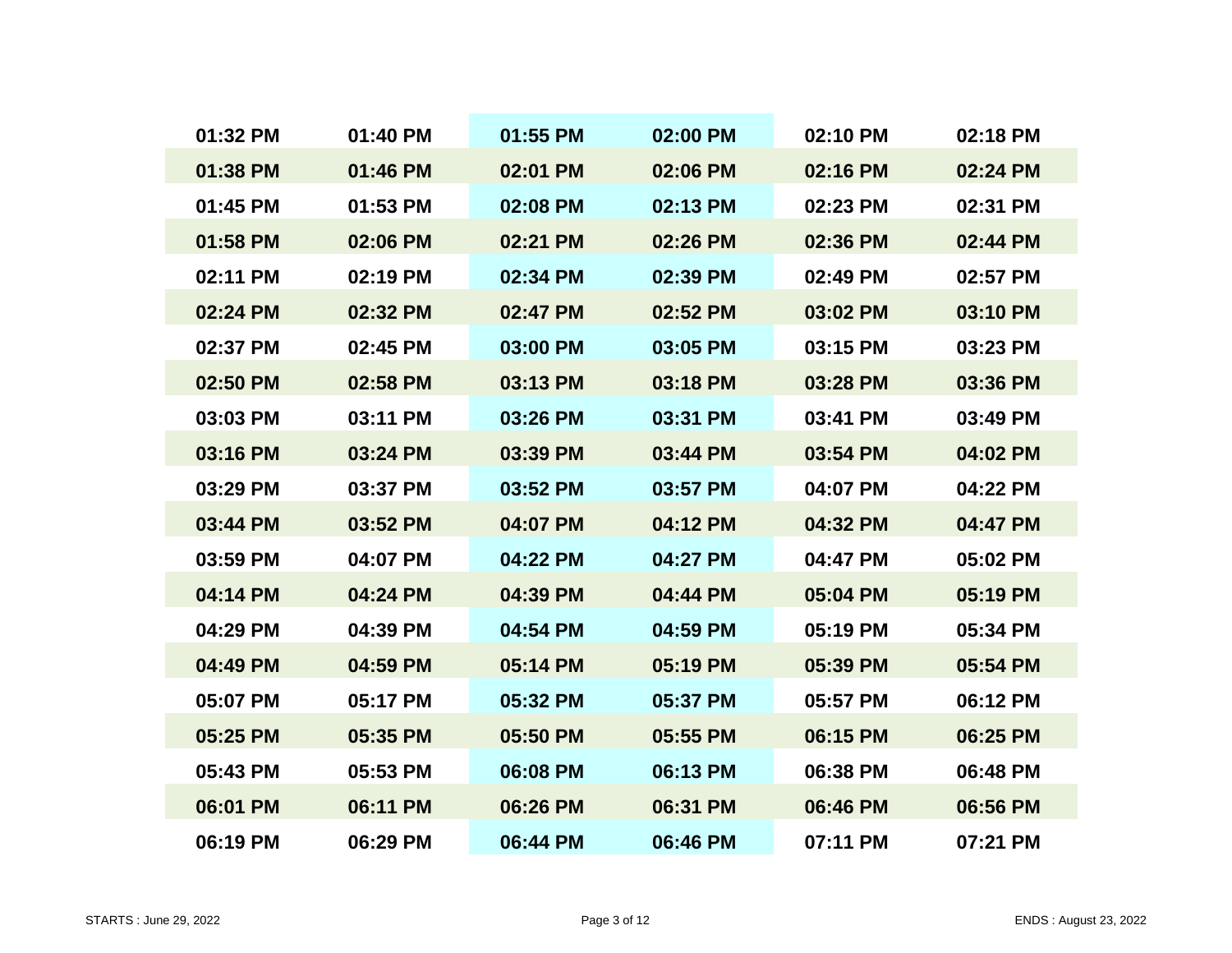| 06:34 PM                                    | 06:44 PM | 06:59 PM | 07:04 PM | 07:29 PM | 07:39 PM |  |  |  |
|---------------------------------------------|----------|----------|----------|----------|----------|--|--|--|
| 06:59 PM                                    | 07:09 PM | 07:24 PM | 07:29 PM | 07:54 PM | 08:04 PM |  |  |  |
| 07:24 PM                                    | 07:34 PM | 07:49 PM | 07:54 PM | 08:19 PM | 08:29 PM |  |  |  |
| 07:49 PM                                    | 07:59 PM | 08:14 PM | 08:24 PM | 08:46 PM | 08:56 PM |  |  |  |
| 08:14 PM                                    | 08:24 PM | 08:38 PM | 08:48 PM | 09:10 PM | 09:20 PM |  |  |  |
| 08:39 PM                                    | 08:49 PM | 09:03 PM | 09:10 PM | 09:32 PM | 09:42 PM |  |  |  |
| 09:00 PM                                    | 09:10 PM | 09:24 PM |          |          |          |  |  |  |
| ROUTE #32B DUHANEY PARK - H.W.T (Saturdays) |          |          |          |          |          |  |  |  |

| H.WT          | <b>Molynes/</b>  | <b>Duhaney</b> | <b>Duhaney</b> | <b>Molynes/</b>  | H.W.T         |
|---------------|------------------|----------------|----------------|------------------|---------------|
|               | <b>Boulevard</b> | <b>Park</b>    | <b>Park</b>    | <b>Boulevard</b> |               |
| <b>Depart</b> | <b>Depart</b>    | <b>Arrive</b>  | <b>Depart</b>  | <b>Depart</b>    | <b>Arrive</b> |
|               |                  |                | 05:30 AM       | 05:40 AM         | 05:50 AM      |
|               |                  |                | 06:00 AM       | 06:15 AM         | 06:27 AM      |
| 06:00 AM      | 06:12 AM         | 06:27 AM       | 06:30 AM       | 06:45 AM         | 06:57 AM      |
|               |                  |                | 06:35 AM       | 06:50 AM         | 07:02 AM      |
|               |                  |                | 07:00 AM       | 07:15 AM         | 07:27 AM      |
| 06:35 AM      | 06:47 AM         | 07:02 AM       | 07:07 AM       | 07:22 AM         | 07:34 AM      |
| 07:00 AM      | 07:12 AM         | 07:27 AM       | 07:32 AM       | 07:47 AM         | 07:59 AM      |
| 07:13 AM      | 07:25 AM         | 07:40 AM       | 07:45 AM       | 08:00 AM         | 08:12 AM      |
| 07:28 AM      | 07:40 AM         | 07:55 AM       | 08:00 AM       | 08:15 AM         | 08:27 AM      |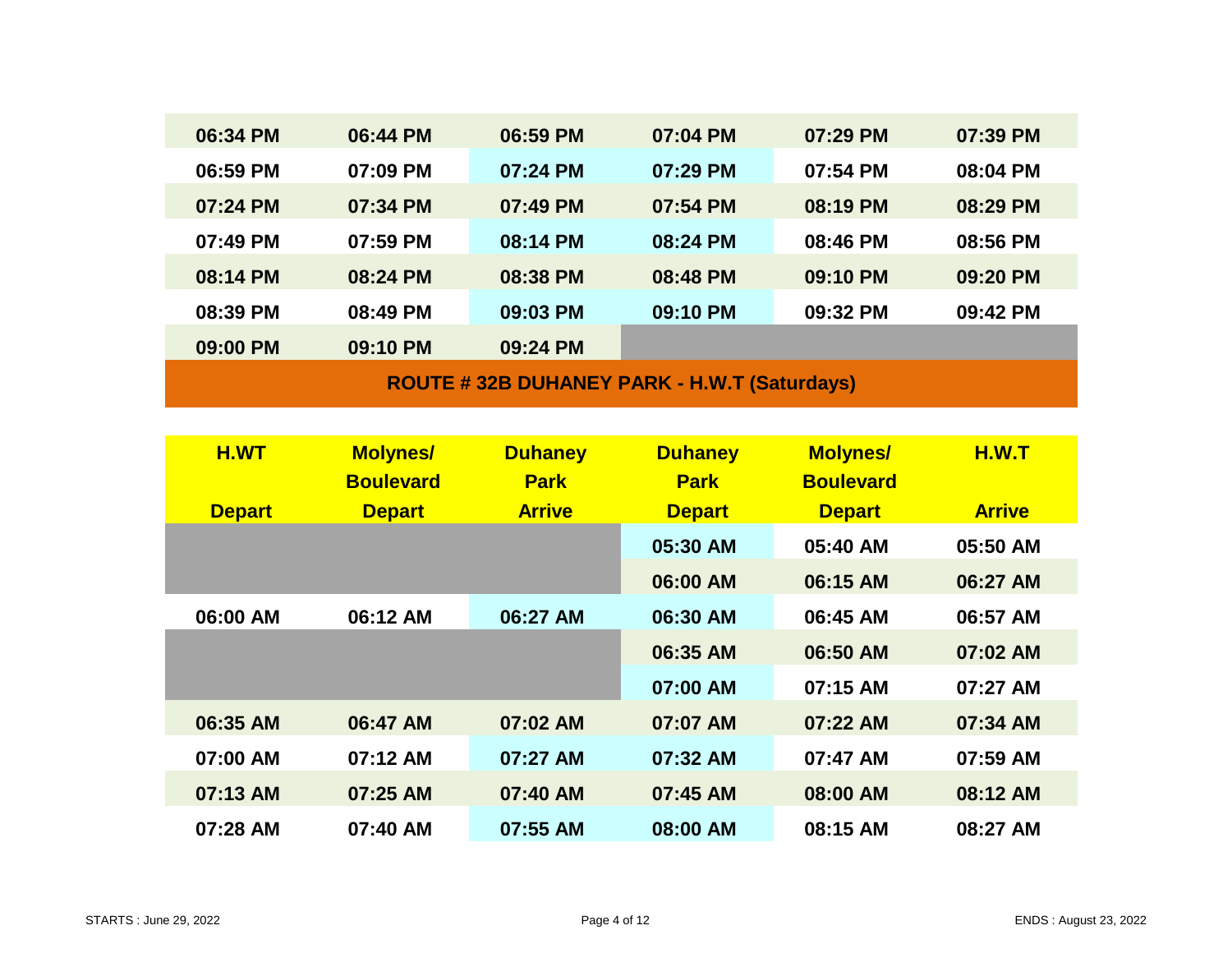| 07:43 AM | 07:55 AM | 08:10 AM | 08:15 AM | 08:30 AM | 08:42 AM |
|----------|----------|----------|----------|----------|----------|
| 08:03 AM | 08:15 AM | 08:30 AM | 08:35 AM | 08:50 AM | 09:02 AM |
| 08:20 AM | 08:32 AM | 08:47 AM | 08:52 AM | 09:07 AM | 09:19 AM |
| 08:37 AM | 08:49 AM | 09:04 AM | 09:09 AM | 09:24 AM | 09:36 AM |
| 08:54 AM | 09:06 AM | 09:21 AM | 09:24 AM | 09:39 AM | 09:51 AM |
| 09:11 AM | 09:23 AM | 09:38 AM | 09:43 AM | 09:58 AM | 10:10 AM |
| 09:28 AM | 09:40 AM | 09:55 AM | 10:00 AM | 10:15 AM | 10:27 AM |
| 09:45 AM | 09:57 AM | 10:12 AM | 10:17 AM | 10:32 AM | 10:44 AM |
| 10:02 AM | 10:14 AM | 10:29 AM | 10:34 AM | 10:49 AM | 11:01 AM |
| 10:19 AM | 10:31 AM | 10:46 AM | 10:51 AM | 11:06 AM | 11:18 AM |
| 10:36 AM | 10:48 AM | 11:03 AM | 11:08 AM | 11:23 AM | 11:35 AM |
| 10:53 AM | 11:05 AM | 11:20 AM | 11:25 AM | 11:40 AM | 11:52 AM |
| 11:10 AM | 11:22 AM | 11:37 AM | 11:42 AM | 11:57 AM | 12:09 PM |
| 11:27 AM | 11:39 AM | 11:54 AM | 11:59 AM | 12:14 PM | 12:26 PM |
| 11:44 AM | 11:56 AM | 12:11 PM | 12:16 PM | 12:31 PM | 12:43 PM |
| 12:01 PM | 12:13 PM | 12:28 PM | 12:33 PM | 12:48 PM | 01:00 PM |
| 12:18 PM | 12:30 PM | 12:45 PM | 12:50 PM | 01:05 PM | 01:17 PM |
| 12:35 PM | 12:47 PM | 01:02 PM | 01:07 PM | 01:22 PM | 01:34 PM |
| 12:52 PM | 01:04 PM | 01:19 PM | 01:24 PM | 01:39 PM | 01:51 PM |
| 01:09 PM | 01:21 PM | 01:36 PM | 01:41 PM | 01:56 PM | 02:08 PM |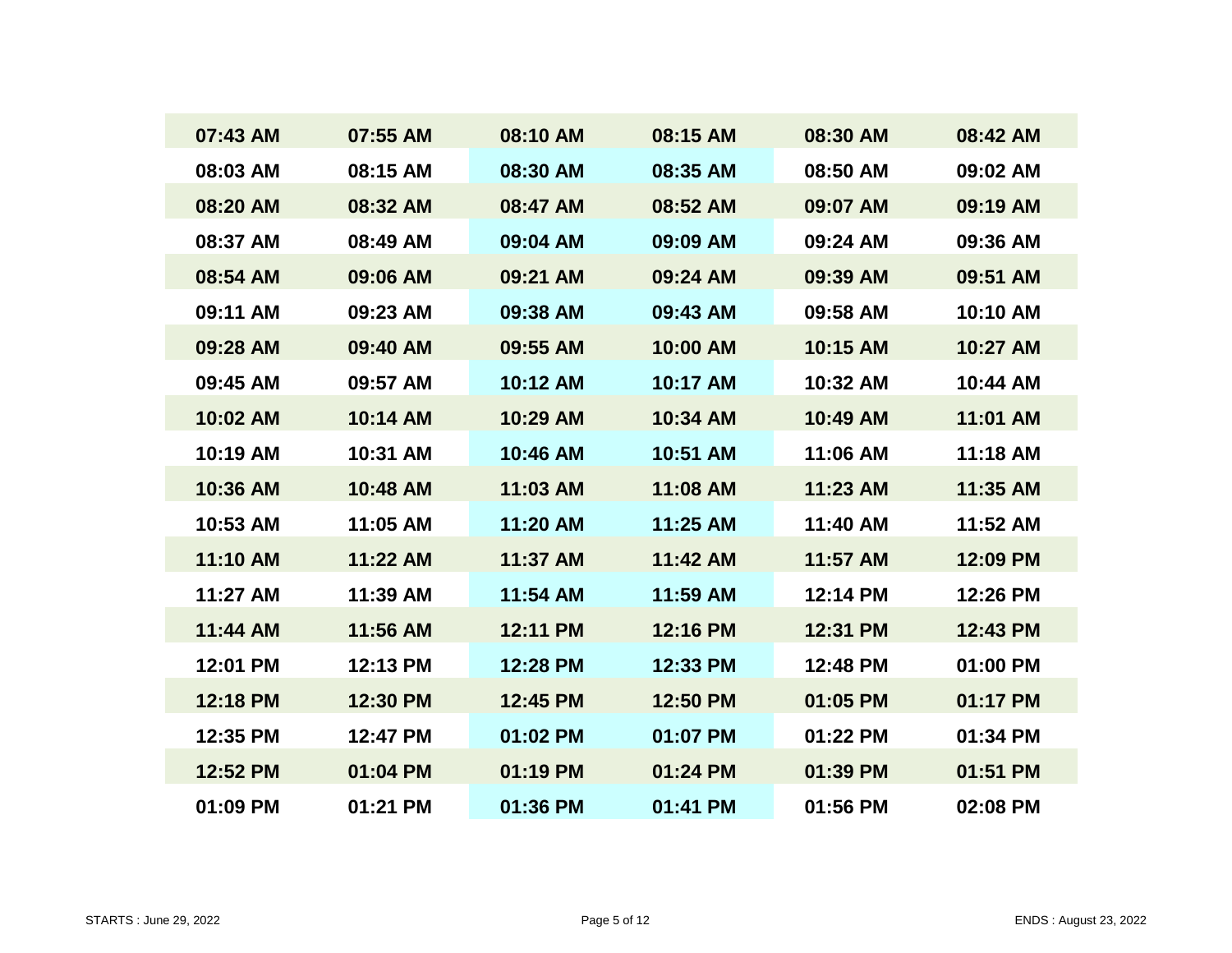| 01:26 PM | 01:38 PM | 01:53 PM | 01:58 PM | 02:13 PM | 02:25 PM |
|----------|----------|----------|----------|----------|----------|
| 01:43 PM | 01:55 PM | 02:10 PM | 02:15 PM | 02:30 PM | 02:42 PM |
| 02:00 PM | 02:12 PM | 02:27 PM | 02:32 PM | 02:47 PM | 02:59 PM |
| 02:17 PM | 02:29 PM | 02:44 PM | 02:49 PM | 03:04 PM | 03:16 PM |
| 02:34 PM | 02:46 PM | 03:01 PM | 03:06 PM | 03:21 PM | 03:33 PM |
| 02:51 PM | 03:03 PM | 03:18 PM | 03:23 PM | 03:38 PM | 03:50 PM |
| 03:08 PM | 03:20 PM | 03:35 PM | 03:40 PM | 03:55 PM | 04:07 PM |
| 03:25 PM | 03:37 PM | 03:52 PM | 03:57 PM | 04:12 PM | 04:24 PM |
| 03:42 PM | 03:54 PM | 04:09 PM | 04:14 PM | 04:29 PM | 04:41 PM |
| 03:59 PM | 04:11 PM | 04:26 PM | 04:31 PM | 04:46 PM | 04:58 PM |
| 04:16 PM | 04:31 PM | 04:46 PM | 04:51 PM | 05:06 PM | 05:18 PM |
| 04:33 PM | 04:48 PM | 05:03 PM | 05:08 PM | 05:23 PM | 05:35 PM |
| 04:50 PM | 05:05 PM | 05:20 PM | 05:25 PM | 05:40 PM | 05:52 PM |
| 05:07 PM | 05:22 PM | 05:37 PM | 05:42 PM | 05:57 PM | 06:09 PM |
| 05:24 PM | 05:39 PM | 05:54 PM | 05:59 PM | 06:14 PM | 06:26 PM |
| 05:41 PM | 05:56 PM | 06:11 PM | 06:16 PM | 06:31 PM | 06:43 PM |
| 05:58 PM | 06:13 PM | 06:28 PM | 06:33 PM | 06:48 PM | 07:00 PM |
| 06:15 PM | 06:30 PM | 06:45 PM | 06:50 PM | 07:05 PM | 07:17 PM |
| 06:32 PM | 06:47 PM | 07:02 PM | 07:07 PM | 07:22 PM | 07:34 PM |
| 06:49 PM | 07:04 PM | 07:19 PM | 07:24 PM | 07:39 PM | 07:51 PM |
| 07:06 PM | 07:21 PM | 07:36 PM | 07:41 PM | 07:56 PM | 08:08 PM |
| 07:23 PM | 07:38 PM | 07:53 PM | 07:58 PM | 08:13 PM | 08:25 PM |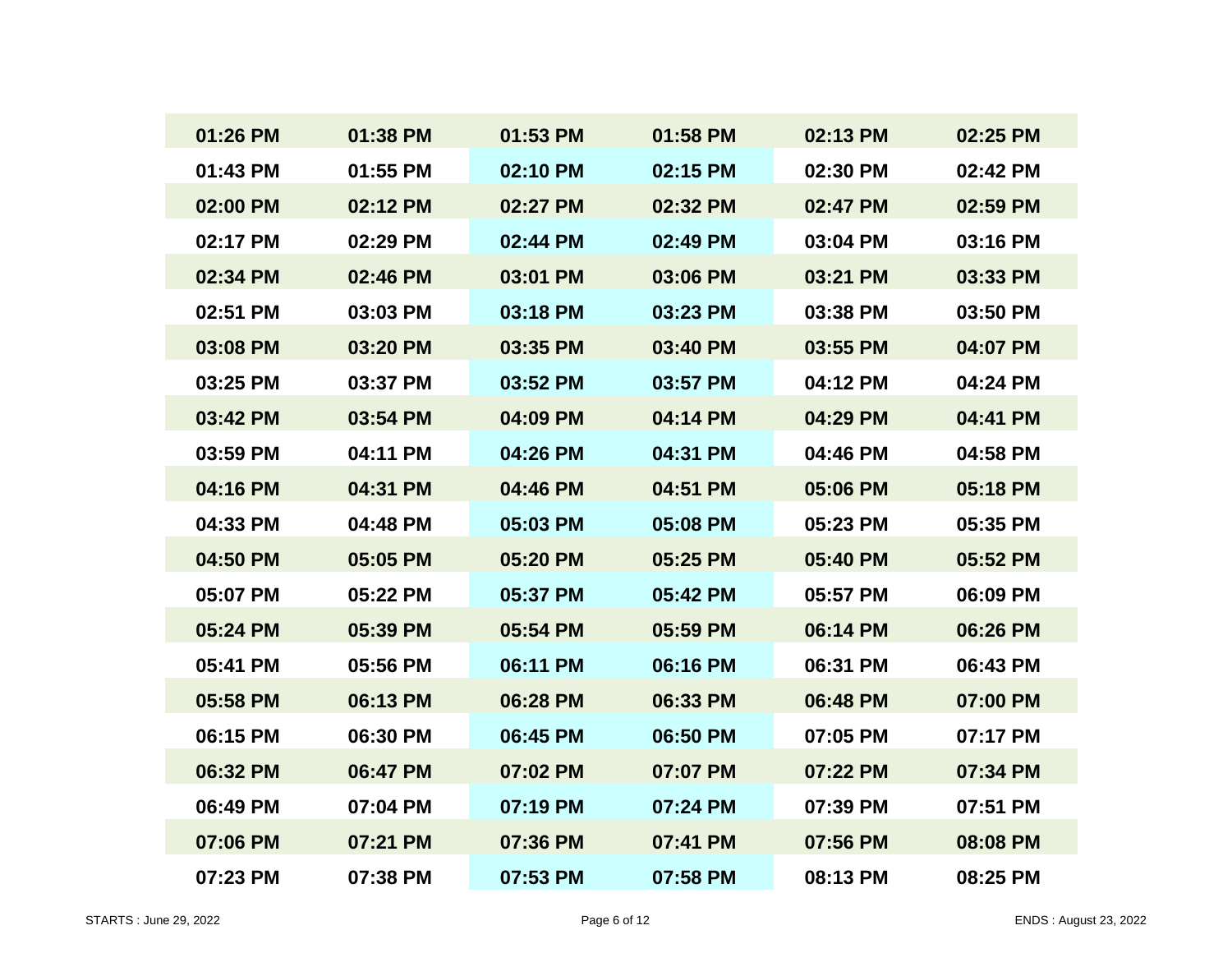| 07:40 PM                                         | 07:55 PM | 08:10 PM | 08:14 PM | 08:29 PM | 08:41 PM |  |  |  |
|--------------------------------------------------|----------|----------|----------|----------|----------|--|--|--|
| 07:57 PM                                         | 08:10 PM | 08:27 PM | 08:37 PM | 08:52 PM | 09:04 PM |  |  |  |
| 08:14 PM                                         | 08:27 PM | 08:44 PM | 09:00 PM | 09:15 PM | 09:27 PM |  |  |  |
| 08:35 PM                                         | 08:48 PM | 09:05 PM |          |          |          |  |  |  |
| 09:00 PM                                         | 09:13 PM | 09:30 PM |          |          |          |  |  |  |
| 09:30 PM                                         | 09:43 PM | 10:00 PM |          |          |          |  |  |  |
| <b>ROUTE #32B DUHANEY PARK - H.W.T (Sundays)</b> |          |          |          |          |          |  |  |  |

| H.WT          | <b>Molynes/</b>  | <b>Duhaney</b> | <b>Duhaney</b> | <b>Molynes/</b>  | <b>H.W.T</b>  |
|---------------|------------------|----------------|----------------|------------------|---------------|
|               | <b>Boulevard</b> | <b>Park</b>    | <b>Park</b>    | <b>Boulevard</b> |               |
| <b>Depart</b> | <b>Depart</b>    | <b>Arrive</b>  | <b>Depart</b>  | <b>Depart</b>    | <b>Arrive</b> |
|               |                  |                | 05:40 AM       | 05:54 AM         | 06:09 AM      |
|               |                  |                | 06:00 AM       | 06:10 AM         | 06:25 AM      |
|               |                  |                | 06:20 AM       | 06:30 AM         | 06:45 AM      |
| 06:10 AM      | 06:20 AM         | 06:35 AM       | 06:40 AM       | 06:55 AM         | 07:03 AM      |
| 06:30 AM      | 06:40 AM         | 06:55 AM       | 07:00 AM       | 07:15 AM         | 07:23 AM      |
| 06:50 AM      | 07:00 AM         | 07:15 AM       | 07:15 AM       | 07:30 AM         | 07:38 AM      |
| 07:10 AM      | 07:20 AM         | 07:35 AM       | 07:40 AM       | 07:55 AM         | 08:01 AM      |
| 07:28 AM      | 07:38 AM         | 07:53 AM       | 07:58 AM       | 08:13 AM         | 08:19 AM      |
| 07:46 AM      | 07:56 AM         | 08:11 AM       | 08:16 AM       | 08:31 AM         | 08:37 AM      |
| 08:04 AM      | 08:14 AM         | 08:29 AM       | 08:34 AM       | 08:49 AM         | 08:55 AM      |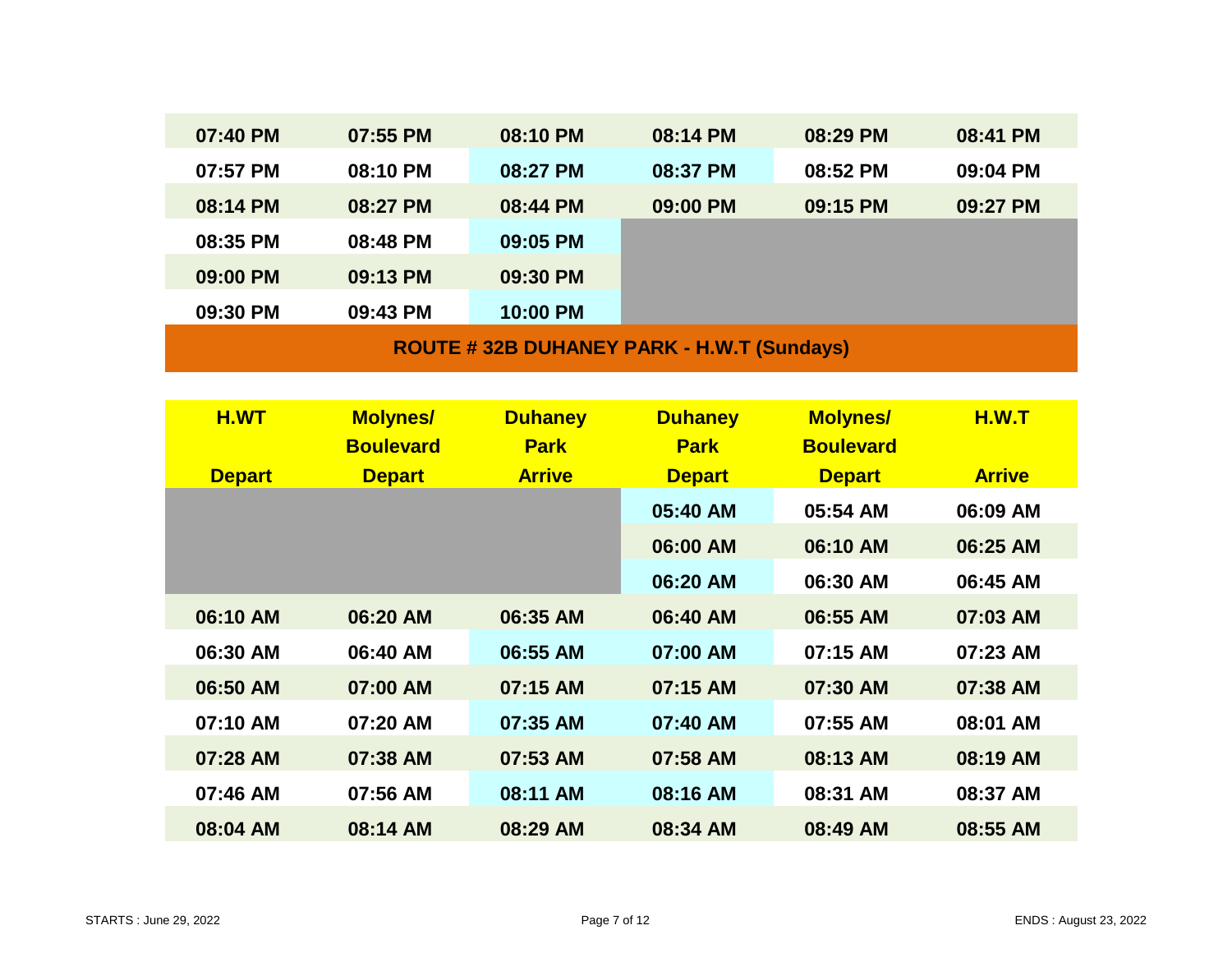| 08:22 AM | 08:32 AM | 08:47 AM | 08:52 AM | 09:07 AM | 09:13 AM |
|----------|----------|----------|----------|----------|----------|
| 08:40 AM | 08:50 AM | 09:05 AM | 09:10 AM | 09:25 AM | 09:31 AM |
| 08:58 AM | 09:08 AM | 09:23 AM | 09:28 AM | 09:43 AM | 09:49 AM |
| 09:16 AM | 09:26 AM | 09:41 AM | 09:46 AM | 09:56 AM | 10:02 AM |
| 09:33 AM | 09:43 AM | 09:58 AM | 10:03 AM | 10:13 AM | 10:19 AM |
| 09:50 AM | 10:00 AM | 10:15 AM | 10:20 AM | 10:30 AM | 10:36 AM |
| 10:07 AM | 10:17 AM | 10:32 AM | 10:37 AM | 10:47 AM | 10:53 AM |
| 10:24 AM | 10:34 AM | 10:49 AM | 10:54 AM | 11:04 AM | 11:10 AM |
| 10:41 AM | 10:51 AM | 11:06 AM | 11:11 AM | 11:21 AM | 11:27 AM |
| 10:58 AM | 11:08 AM | 11:23 AM | 11:28 AM | 11:38 AM | 11:44 AM |
| 11:15 AM | 11:25 AM | 11:40 AM | 11:45 AM | 11:55 AM | 12:01 PM |
| 11:32 AM | 11:42 AM | 11:57 AM | 12:02 PM | 12:12 PM | 12:18 PM |
| 11:49 AM | 11:59 AM | 12:14 PM | 12:19 PM | 12:29 PM | 12:35 PM |
| 12:06 PM | 12:14 PM | 12:29 PM | 12:34 PM | 12:44 PM | 12:50 PM |
| 12:23 PM | 12:31 PM | 12:46 PM | 12:51 PM | 01:01 PM | 01:07 PM |
| 12:40 PM | 12:48 PM | 01:03 PM | 01:08 PM | 01:18 PM | 01:24 PM |
| 12:57 PM | 01:05 PM | 01:20 PM | 01:25 PM | 01:35 PM | 01:41 PM |
| 01:14 PM | 01:22 PM | 01:37 PM | 01:42 PM | 01:52 PM | 01:58 PM |
| 01:31 PM | 01:39 PM | 01:54 PM | 01:59 PM | 02:09 PM | 02:15 PM |
| 01:48 PM | 01:56 PM | 02:11 PM | 02:16 PM | 02:26 PM | 02:32 PM |
| 02:05 PM | 02:13 PM | 02:28 PM | 02:33 PM | 02:43 PM | 02:49 PM |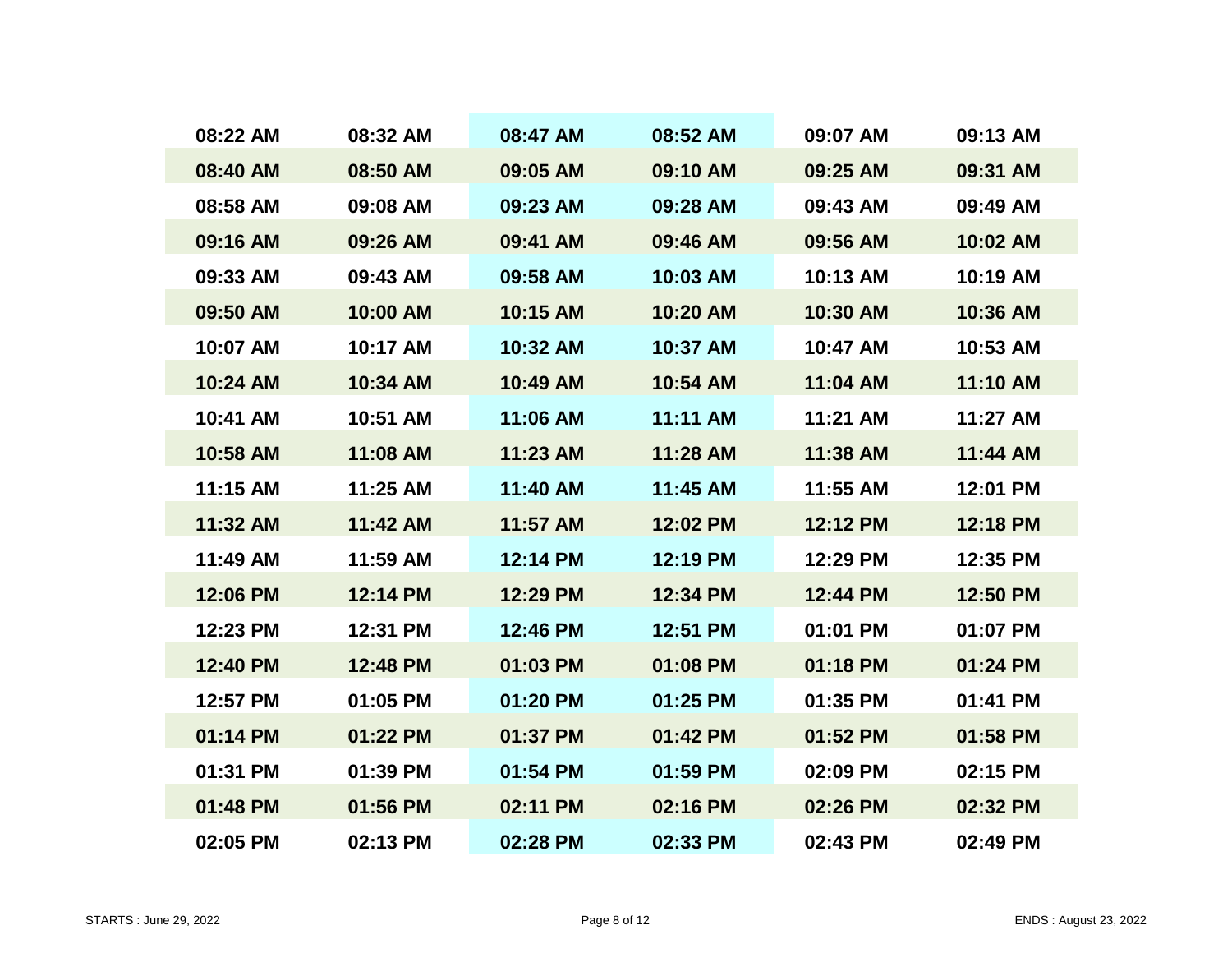| 02:22 PM | 02:30 PM | 02:45 PM | 02:50 PM | 03:00 PM | 03:06 PM |
|----------|----------|----------|----------|----------|----------|
| 02:39 PM | 02:47 PM | 03:02 PM | 03:07 PM | 03:17 PM | 03:23 PM |
| 02:56 PM | 03:04 PM | 03:19 PM | 03:24 PM | 03:34 PM | 03:40 PM |
| 03:13 PM | 03:21 PM | 03:36 PM | 03:41 PM | 03:51 PM | 03:57 PM |
| 03:30 PM | 03:38 PM | 03:53 PM | 03:58 PM | 04:08 PM | 04:16 PM |
| 03:47 PM | 03:55 PM | 04:10 PM | 04:15 PM | 04:30 PM | 04:38 PM |
| 04:07 PM | 04:17 PM | 04:32 PM | 04:37 PM | 04:52 PM | 05:00 PM |
| 04:27 PM | 04:37 PM | 04:52 PM | 04:57 PM | 05:12 PM | 05:20 PM |
| 04:47 PM | 04:57 PM | 05:12 PM | 05:17 PM | 05:32 PM | 05:40 PM |
| 05:07 PM | 05:17 PM | 05:32 PM | 05:37 PM | 05:52 PM | 06:00 PM |
| 05:27 PM | 05:37 PM | 05:52 PM | 05:57 PM | 06:12 PM | 06:18 PM |
| 05:47 PM | 05:57 PM | 06:12 PM | 06:17 PM | 06:32 PM | 06:38 PM |
| 06:07 PM | 06:17 PM | 06:32 PM | 06:37 PM | 06:52 PM | 06:58 PM |
| 06:27 PM | 06:37 PM | 06:52 PM | 06:57 PM | 07:12 PM | 07:18 PM |
| 06:47 PM | 06:57 PM | 07:12 PM | 07:17 PM | 07:32 PM | 07:38 PM |
| 07:07 PM | 07:17 PM | 07:32 PM | 07:37 PM | 07:52 PM | 07:58 PM |
| 07:27 PM | 07:37 PM | 07:52 PM | 07:57 PM | 08:12 PM | 08:18 PM |
| 07:44 PM | 07:54 PM | 08:09 PM | 08:13 PM | 08:28 PM | 08:34 PM |
| 08:01 PM | 08:07 PM | 08:22 PM | 08:26 PM | 08:41 PM | 08:47 PM |
| 08:18 PM | 08:24 PM | 08:39 PM | 08:43 PM | 08:58 PM | 09:04 PM |
| 08:35 PM | 08:41 PM | 08:56 PM | 09:00 PM | 09:15 PM | 09:20 PM |
|          |          |          |          |          |          |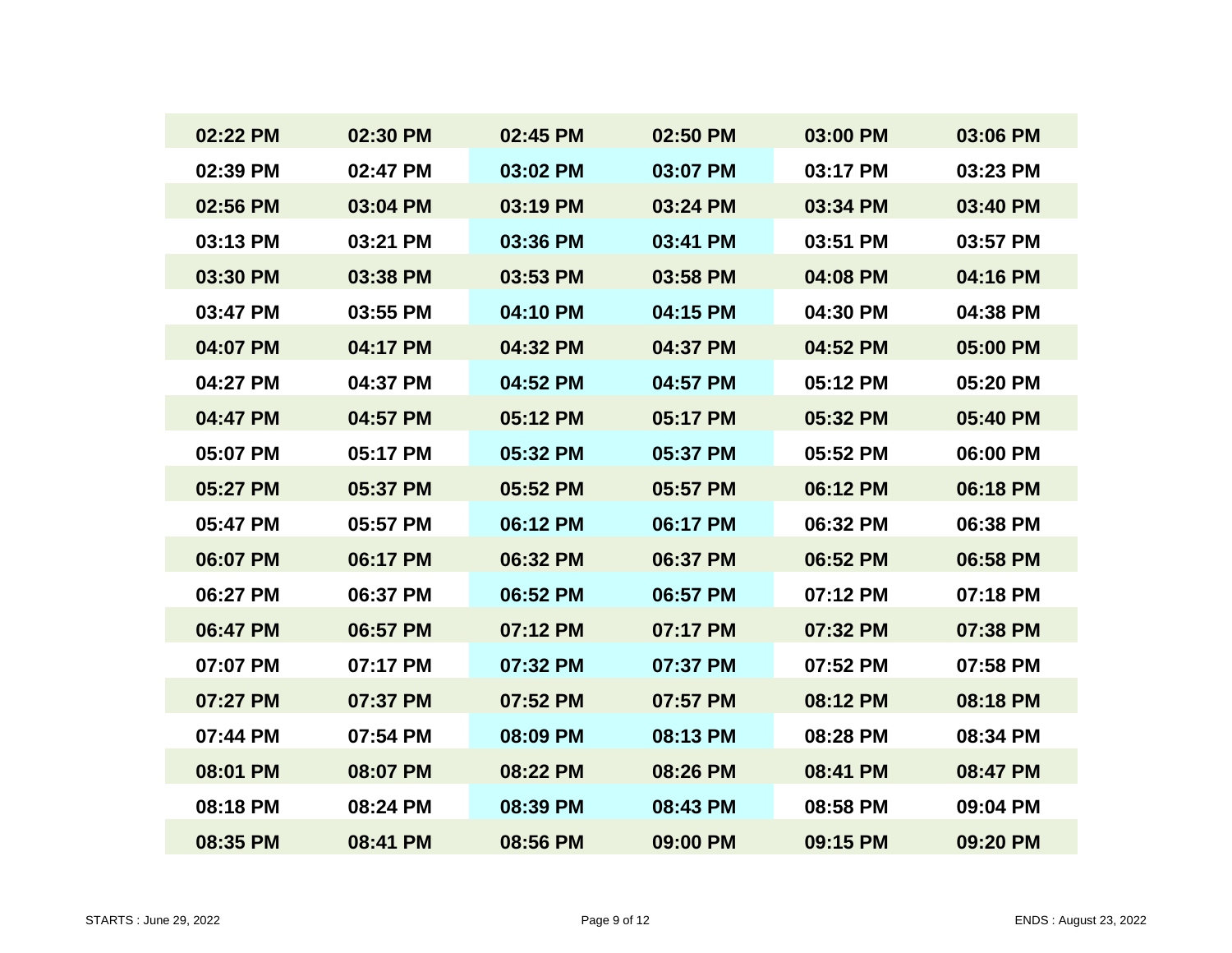| 08:52 PM                                                 | 08:58 PM | 09:13 PM | 09:17 PM | 09:32 PM | 09:37 PM |  |  |
|----------------------------------------------------------|----------|----------|----------|----------|----------|--|--|
| 09:15 PM                                                 | 09:20 PM | 09:35 PM | 09:45 PM | 10:00 PM | 10:05 PM |  |  |
| 09:24 PM                                                 | 09:29 PM | 09:44 PM |          |          |          |  |  |
| 09:40 PM                                                 | 09:45 PM | 10:00 PM |          |          |          |  |  |
| <b>ROUTE #32B DUHANEY PARK - H.W.T (PUBLIC HOLIDAYS)</b> |          |          |          |          |          |  |  |

| H.WT                  | <b>Molynes/</b>  | <b>Duhaney</b> | <b>Duhaney</b> | <b>Molynes/</b>  | <b>H.W.T</b>          |
|-----------------------|------------------|----------------|----------------|------------------|-----------------------|
|                       | <b>Boulevard</b> | <b>Park</b>    | <b>Park</b>    | <b>Boulevard</b> |                       |
| <b>Depart</b>         | <b>Depart</b>    | <b>Arrive</b>  | <b>Depart</b>  | <b>Depart</b>    | <b>Arrive</b>         |
|                       |                  |                | 05:40 AM       | 05:54 AM         | 06:09 AM              |
|                       |                  |                | 06:00 AM       | 06:10 AM         | 06:25 AM              |
|                       |                  |                | 06:20 AM       | 06:30 AM         | 06:45 AM              |
| 06:10 AM              | 06:20 AM         | 06:35 AM       | 06:40 AM       | 06:55 AM         | 07:03 AM              |
| 06:30 AM              | 06:40 AM         | 06:55 AM       | 07:00 AM       | 07:15 AM         | 07:23 AM              |
| 06:50 AM              | 07:00 AM         | 07:15 AM       | 07:15 AM       | 07:30 AM         | 07:38 AM              |
| 07:10 AM              | 07:20 AM         | 07:35 AM       | 07:40 AM       | 07:55 AM         | 08:01 AM              |
| 07:28 AM              | 07:38 AM         | 07:53 AM       | 07:58 AM       | 08:13 AM         | 08:19 AM              |
| 07:46 AM              | 07:56 AM         | 08:11 AM       | 08:16 AM       | 08:31 AM         | 08:37 AM              |
| 08:04 AM              | 08:14 AM         | 08:29 AM       | 08:34 AM       | 08:49 AM         | 08:55 AM              |
| 08:22 AM              | 08:32 AM         | 08:47 AM       | 08:52 AM       | 09:07 AM         | 09:13 AM              |
| 08:40 AM              | 08:50 AM         | 09:05 AM       | 09:10 AM       | 09:25 AM         | 09:31 AM              |
| 08:58 AM              | 09:08 AM         | 09:23 AM       | 09:28 AM       | 09:43 AM         | 09:49 AM              |
| 09:16 AM              | 09:26 AM         | 09:41 AM       | 09:46 AM       | 09:56 AM         | 10:02 AM              |
| STARTS: June 29, 2022 |                  | Page 10 of 12  |                |                  | ENDS: August 23, 2022 |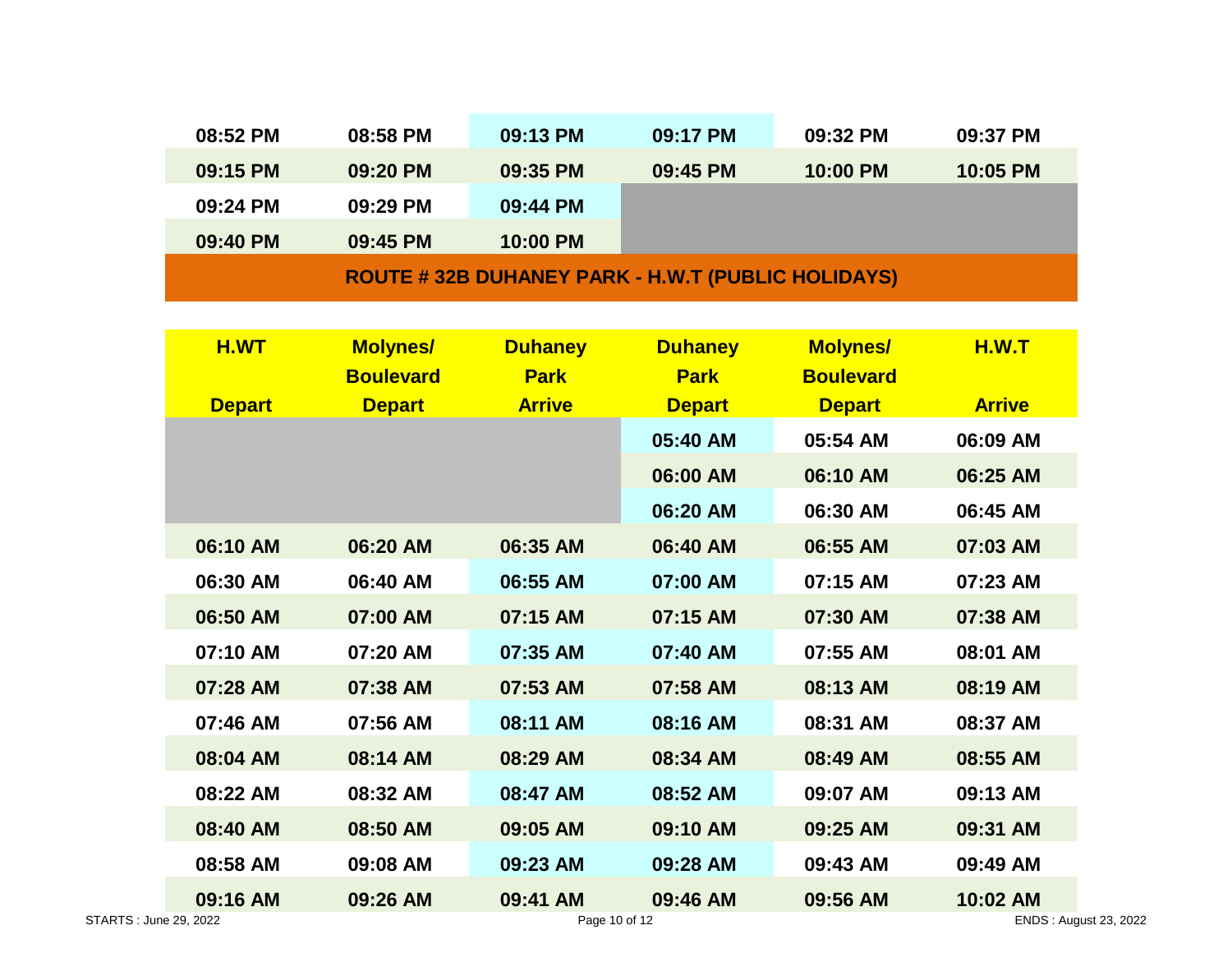| 09:33 AM | 09:43 AM | 09:58 AM | 10:03 AM | 10:13 AM | 10:19 AM |
|----------|----------|----------|----------|----------|----------|
| 09:50 AM | 10:00 AM | 10:15 AM | 10:20 AM | 10:30 AM | 10:36 AM |
| 10:07 AM | 10:17 AM | 10:32 AM | 10:37 AM | 10:47 AM | 10:53 AM |
| 10:24 AM | 10:34 AM | 10:49 AM | 10:54 AM | 11:04 AM | 11:10 AM |
| 10:41 AM | 10:51 AM | 11:06 AM | 11:11 AM | 11:21 AM | 11:27 AM |
| 10:58 AM | 11:08 AM | 11:23 AM | 11:28 AM | 11:38 AM | 11:44 AM |
| 11:15 AM | 11:25 AM | 11:40 AM | 11:45 AM | 11:55 AM | 12:01 PM |
| 11:32 AM | 11:42 AM | 11:57 AM | 12:02 PM | 12:12 PM | 12:18 PM |
| 11:49 AM | 11:59 AM | 12:14 PM | 12:19 PM | 12:29 PM | 12:35 PM |
| 12:06 PM | 12:14 PM | 12:29 PM | 12:34 PM | 12:44 PM | 12:50 PM |
| 12:23 PM | 12:31 PM | 12:46 PM | 12:51 PM | 01:01 PM | 01:07 PM |
| 12:40 PM | 12:48 PM | 01:03 PM | 01:08 PM | 01:18 PM | 01:24 PM |
| 12:57 PM | 01:05 PM | 01:20 PM | 01:25 PM | 01:35 PM | 01:41 PM |
| 01:14 PM | 01:22 PM | 01:37 PM | 01:42 PM | 01:52 PM | 01:58 PM |
| 01:31 PM | 01:39 PM | 01:54 PM | 01:59 PM | 02:09 PM | 02:15 PM |
| 01:48 PM | 01:56 PM | 02:11 PM | 02:16 PM | 02:26 PM | 02:32 PM |
| 02:05 PM | 02:13 PM | 02:28 PM | 02:33 PM | 02:43 PM | 02:49 PM |
| 02:22 PM | 02:30 PM | 02:45 PM | 02:50 PM | 03:00 PM | 03:06 PM |
| 02:39 PM | 02:47 PM | 03:02 PM | 03:07 PM | 03:17 PM | 03:23 PM |
| 02:56 PM | 03:04 PM | 03:19 PM | 03:24 PM | 03:34 PM | 03:40 PM |
| 03:13 PM | 03:21 PM | 03:36 PM | 03:41 PM | 03:51 PM | 03:57 PM |